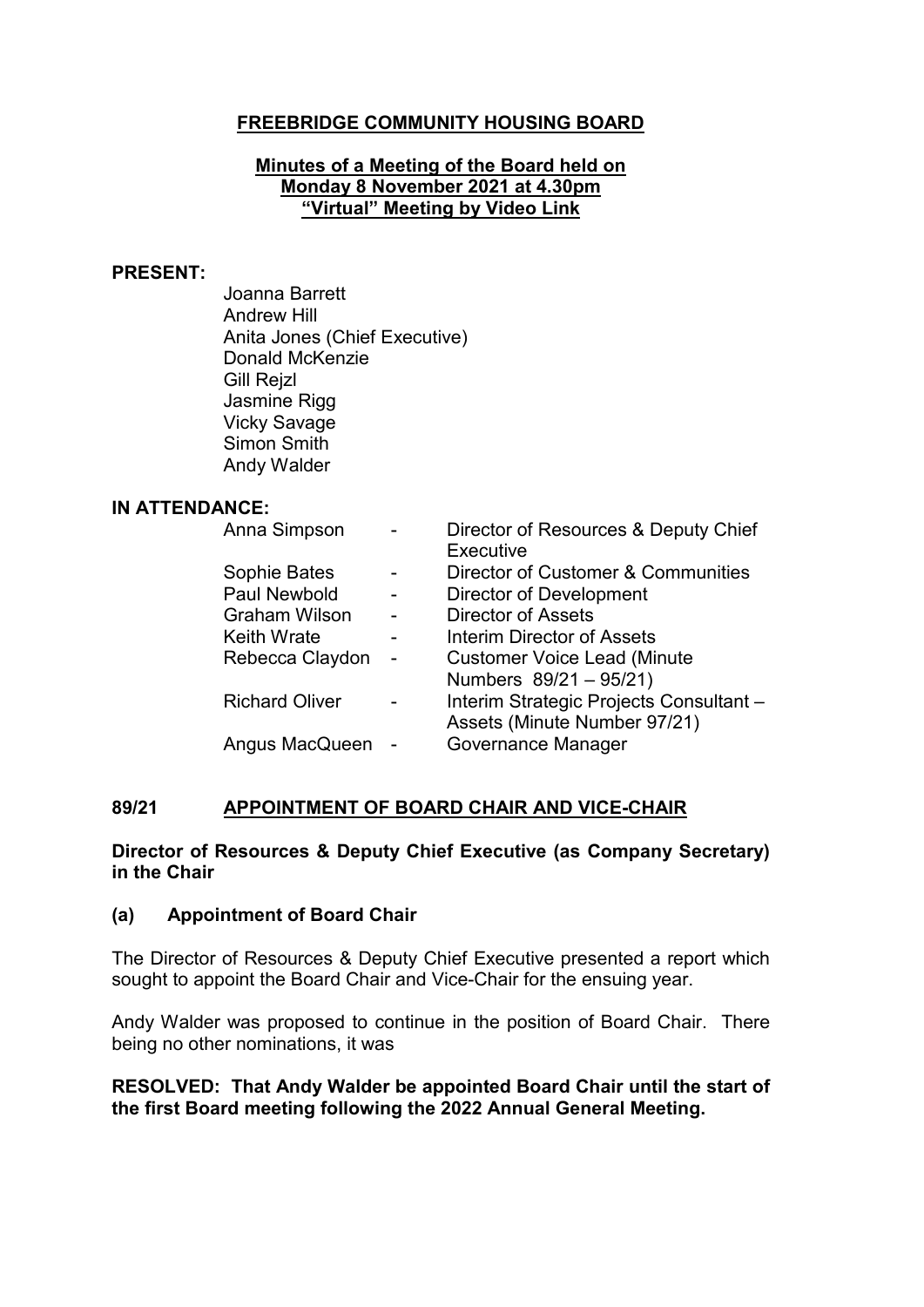## **Andy Walder in the Chair**

## **(b) Appointment of Board Vice-Chair**

Simon Smith was proposed to continue in the position of Board Vice-Chair. There being no other nominations, it was

## **RESOLVED: That Simon Smith be appointed Board Vice-Chair until the start of the first Board meeting following the 2022 Annual General Meeting.**

## **(c) Role Profiles**

In answer to a question, the Director of Resources & Deputy Chief Executive said that any decisions delegated to the Chair were set out in the Standing Orders. There were no decisions delegated solely to the Chair; an example was the ability to approve urgent action, and this could only be undertaken in conjunction with another Non-Executive Board Member.

It was agreed to add to the Chair's profile to reflect the ambassadorial role that the Chair played.

**RESOLVED: That the role profiles be approved subject to the addition of the ambassadorial role.** 

## **90/21 CUSTOMER VOICE**

Confidential item

## **91/21 APOLOGIES**

There were no apologies for absence.

## **92/21 DECLARATIONS OF INTEREST**

Andy Walder declared an interest and withdrew from the meeting during the appointment of the Board Chair (minute number 89/21(a)).

Simon Smith declared an interest and withdrew from the meeting during the appointment of the Board Vice-Chair (minute number 89/21(b)).

## **93/21 REPAIRS UPDATE**

## **(a) Progress Update on Repairs and Voids Performance to Date**

The Director of Assets presented a report which provided an update on repairs service performance. He highlighted that good progress was being made in a number of areas.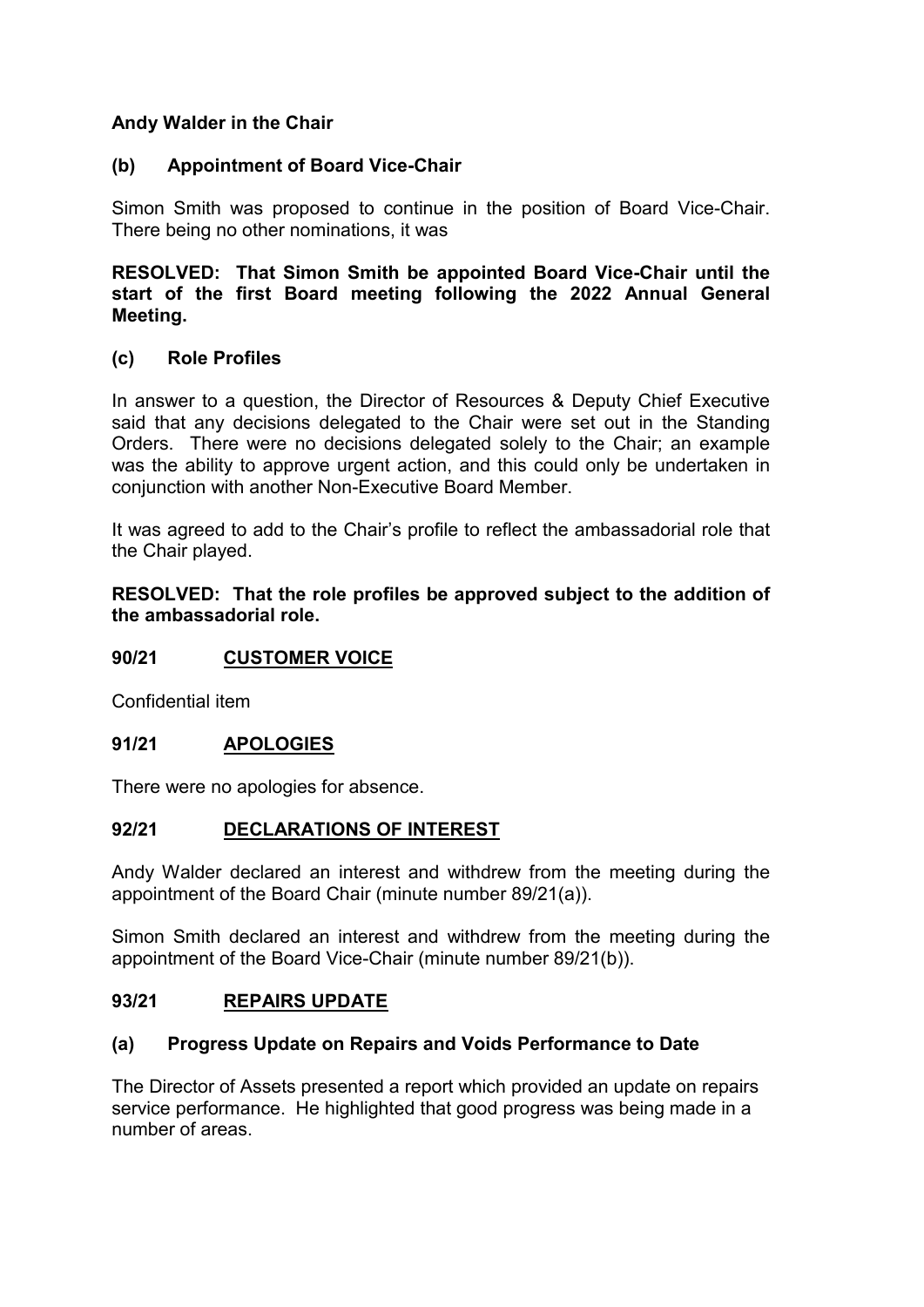The Board observed that the procurement of a scheduling system would be key in improving repairs performance. This had been raised at the Repairs Task and Finish Group meeting on 27 September 2021, when the Director of Assets had been urged to pursue the procurement urgently. However, the report referred to implementation sometime in 2022/23, with no definite date.

In response, the Director of Assets recognised the urgency of this procurement and confirmed that it was being pursued as a matter of priority; an implementation timeline would be able to be provided soon, but he could not currently give firm dates. The Chief Executive stressed that it was important for fundamental systems and processes to be in place before introducing the scheduling system. The Chair asked that the Repairs Task and Finish Group monitor the progress of the scheduling system project.

In answer to questions, the Director of Assets made the following points:

- So as to minimise the risk of sub-contractors undertaking work for Freebridge, most of the catch-up work was being undertaken in-house. Works such as installing kitchens and bathrooms, which would be more attractive to contractors, would be tendered.
- In the longer-term, out of hours working for contractors would be considered.
- A proposed property standard would be available in December 2021.

The Board acknowledged the progress being made with regard to repairs, but questioned where it could gain sufficient oversight of tenant health and safety compliance. It was noted that information on this issue was included in the Performance and Finance Update on this agenda, and that a fuller report would shortly be circulated to all Board Members. The Director of Resources & Deputy Chief Executive would also be working with the Chair of the Audit and Risk Committee to produce a Board assurance map, so that it would be clear where appropriate oversight was being provided.

The Board noted the report.

# **(b) Report of the Chair of the Repairs Task and Finish Group**

Gill Rejzl, Chair of the Repairs Task and Finish Group, presented the Chair's report, which included the minutes, of the Task and Finish Group's meeting held on 27 September 2021.

Gill Rejzl said that the Task and Finish Group had asked for further data to be provided to future meetings; the Repairs Update report to this Board meeting showed good progress in the provision of data.

The Chair highlighted the escalation items listed in the report, and acknowledged that these were being addressed.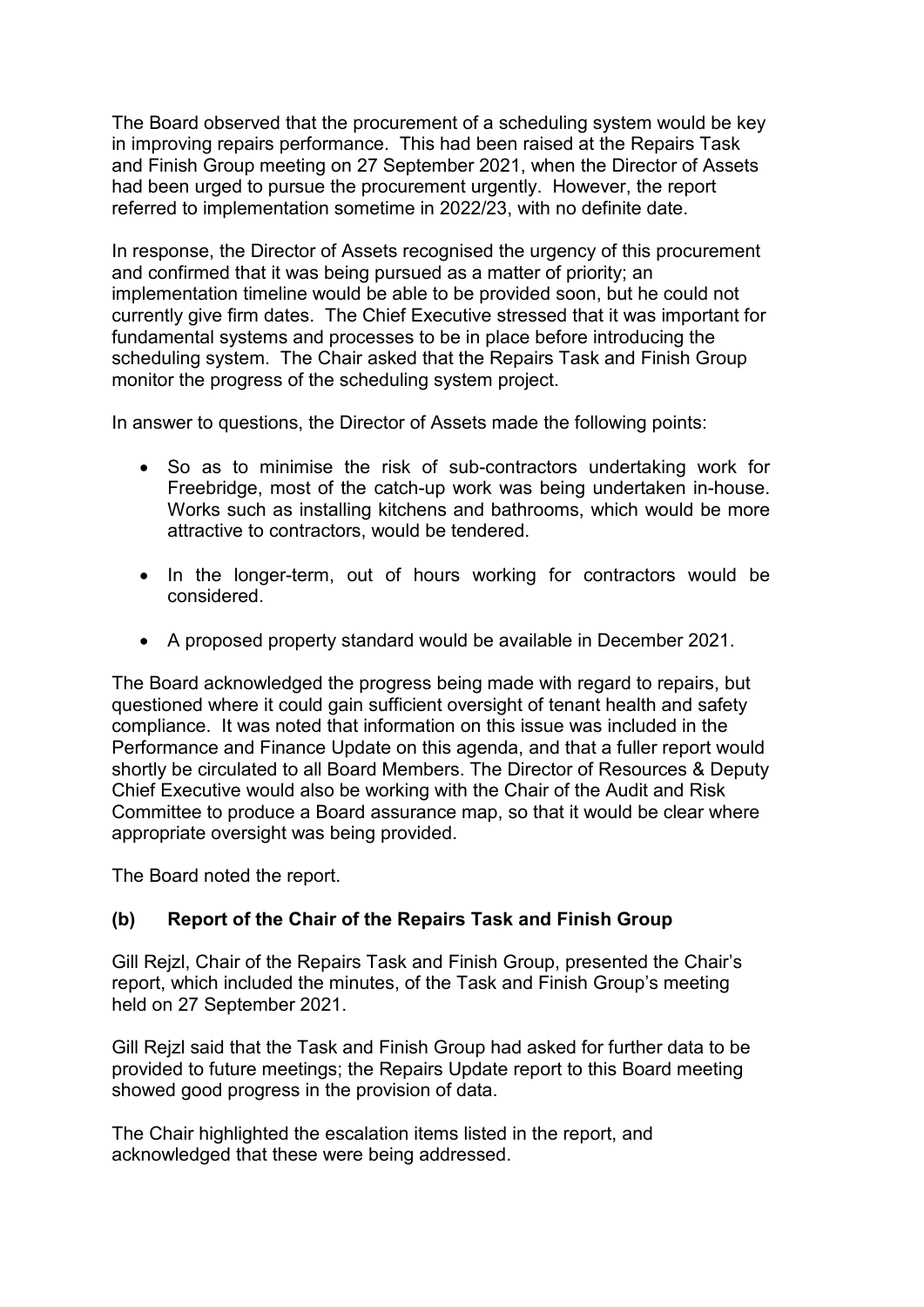The Board noted the report and

**RESOLVED: That the Repairs Task and Finish Group's terms of reference be approved as presented.** 

## **94/21 PERFORMANCE AND FINANCE REPORT QUARTER 2 2021/22**

Confidential item

## **95/21 ANNUAL RENT AND SERVICE CHARGE REPORT 2022/23**

The Director of Customer & Communities presented a report which sought approval for the annual rent and service charge increase for both social and affordable rent properties, as well as the increase in other income types, including garage and commercial unit rents.

The Board noted that the report sought to introduce an annual rent increase for 2022/23 of 4.1%, the maximum permitted by the Rent Standard. The Board was extremely concerned at the impact that the introduction of this increase would have on some tenants, and was reluctant to agree to it. However, in view of the increasing costs that Freebridge was facing, and the fact that potential investors would expect the full increase to be made, the Board felt that it had no option but to approve the full increase. Additionally, the Board made the following observations:

- Freebridge would continue to charge some of the lowest rents in the area, and the sector as a whole was generally imposing the full increase.
- The full roll out of service charging would be delayed; this would help some tenants while having a negligible impact on Freebridge's financial position.
- Both the Tenant Panel and the Customer Service Committee had considered the proposed increase and had supported it, while being mindful of the impact on some customers.

The Board stressed that a tenancy sustainment mitigation plan must be developed. This would include identifying and targeting those tenants who were struggling, or likely to struggle, as a result of the rent increase. Every possible help should be offered to these tenants. This could include additional funds available through the hardship fund, which had been suggested by the Customer Service Committee, and/or credits on rent accounts. The Chief Executive confirmed that there would be targeted intervention. The Board requested an analysis of the impact on tenants of the increase, to be provided six months after its introduction.

[Confidential wording]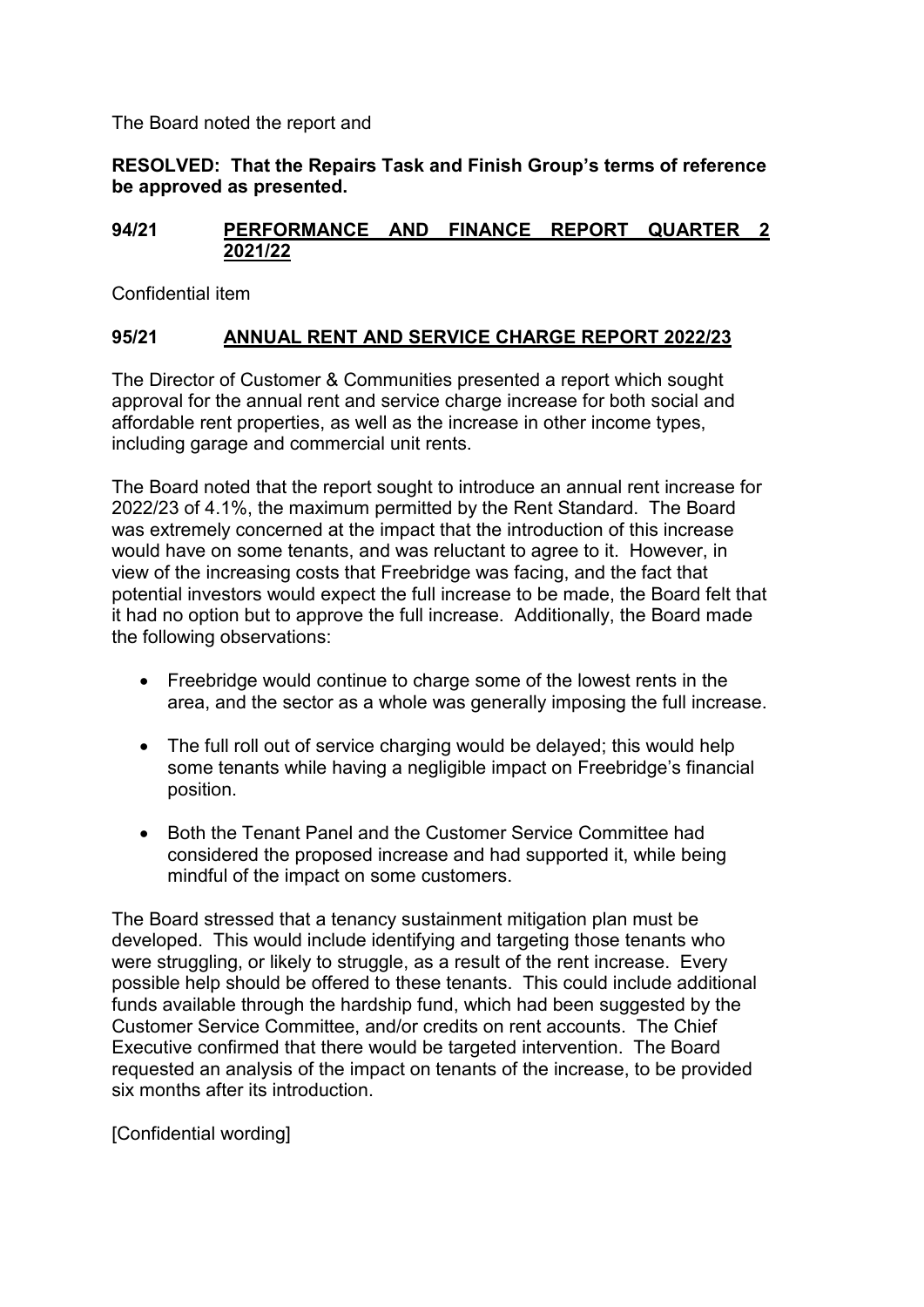The Board requested a breakdown of how the money raised through the increase would be spent and it was confirmed this would be presented as part of the budget in February 2022.

## **RESOLVED:**

- **1) That the rent increase for 2022-23 be agreed at CPI + 1%, in accordance with the Rent Standard 2020 (CPI being 3.1% as at September 2021), subject to the discussion described above.**
- **2) That other income be increased in line with the details of their respective agreements (including Shared Ownership Rents which are increased by RPI (which was 4.9% as at September 2021) + 0.5%), or in the absence of such an agreement by CPI + 1%.**
- **3) That the timeline for roll out of service charges for existing customers be further extended, holding charges at 50% of estimated costs in 2022/23.**
- **4) That authority to agree the rents for Thornage Hall be delegated to the Chief Executive.**
- **96/21** Confidential item

## **97/21 HOMES AND COMMUNITY MAINTENANCE STRATEGY**

The Director of Assets presented the Homes and Community Maintenance Strategy. He highlighted that the Strategy incorporated Freebridge's approach towards achieving net zero carbon.

The Board noted that this new Strategy replaced the Asset Management Strategy and that the Strategy itself was set out in the slides marked purple in the slide pack. The Chair thanked the Interim Strategic Projects Consultant for his video presentation of the slides, which had been made available to the Board in advance of the meeting, and welcomed this alternative approach to strategy documentation.

In answer to questions, the following points were made:

- [Confidential wording]
- With regard to flood risk, the Director of Development said that this would be considered by the Environment Agency at the planning application stage.
- The Interim Strategic Projects Consultant said that proposals would be developed for the spaces in between properties, as part of the "Building Passports" scheme, in consultation with tenants.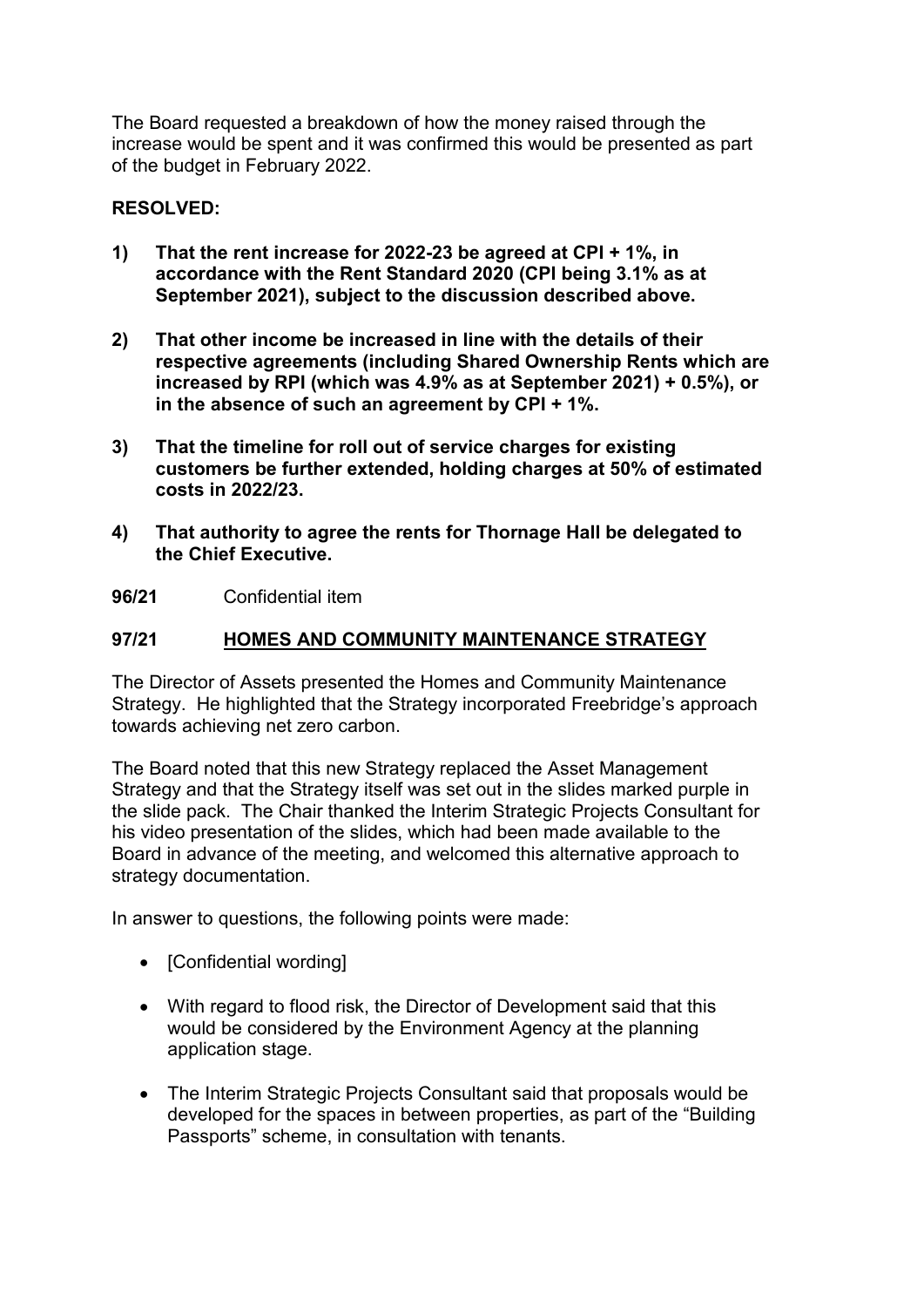• The Interim Strategic Projects Consultant confirmed that the slide pack was for the Board alone; it was not intended to share it more widely.

The Board observed that being clear on the environmental improvements required to the stock would be key in making refinancing decisions and in financial planning for the next 30 years. The Director of Assets confirmed that a 100% stock condition survey would be undertaken, and that affordability options, including procuring with partners, would be explored. The Director of Resources & Deputy Chief Executive added that an incremental figure would be included in the Business Plan, which would be presented to the Board in May 2022.

The Board requested that a description of the scope of the document be included at the start of the Strategy, and was of the view that a wider approach to net zero carbon, for instance including offices, vehicles and culture, should be set out in the document.

## **RESOLVED: That the Homes and Community Maintenance Strategy be approved, subject to the additions described above.**

## **98/21 DEVELOPMENT UPDATE**

Confidential item

## **99/21 REPORT OF THE CHAIR OF THE TREASURY TASK AND FINISH GROUP**

Andrew Hill, Chair of the Treasury Task and Finish Group, presented the Chair's report, which included the minutes, of the Task and Finish Group's meeting held on 30 September 2021.

The Board noted the report.

## **100/21 REPORT OF THE CHAIR OF THE GOVERNANCE AND REMUNERATION COMMITTEE**

Simon Smith, Chair of the Governance and Remuneration Committee, presented the Chair's report, which included the minutes, of the Committee's meetings held on 4 and 25 October 2021.

The Board observed that it was intended to seek approval of the Committee's recommendations via written resolution, subsequent to this meeting. The Board accepted that this would be appropriate for the recommendations around Standing Order and policy changes, and the Development Committee terms of reference, as there was some more work to do on these in relation to development; however, the Board was in a position to approve the other recommendations now.

The Chair thanked all Board Members for their support in taking on and carrying out committee roles.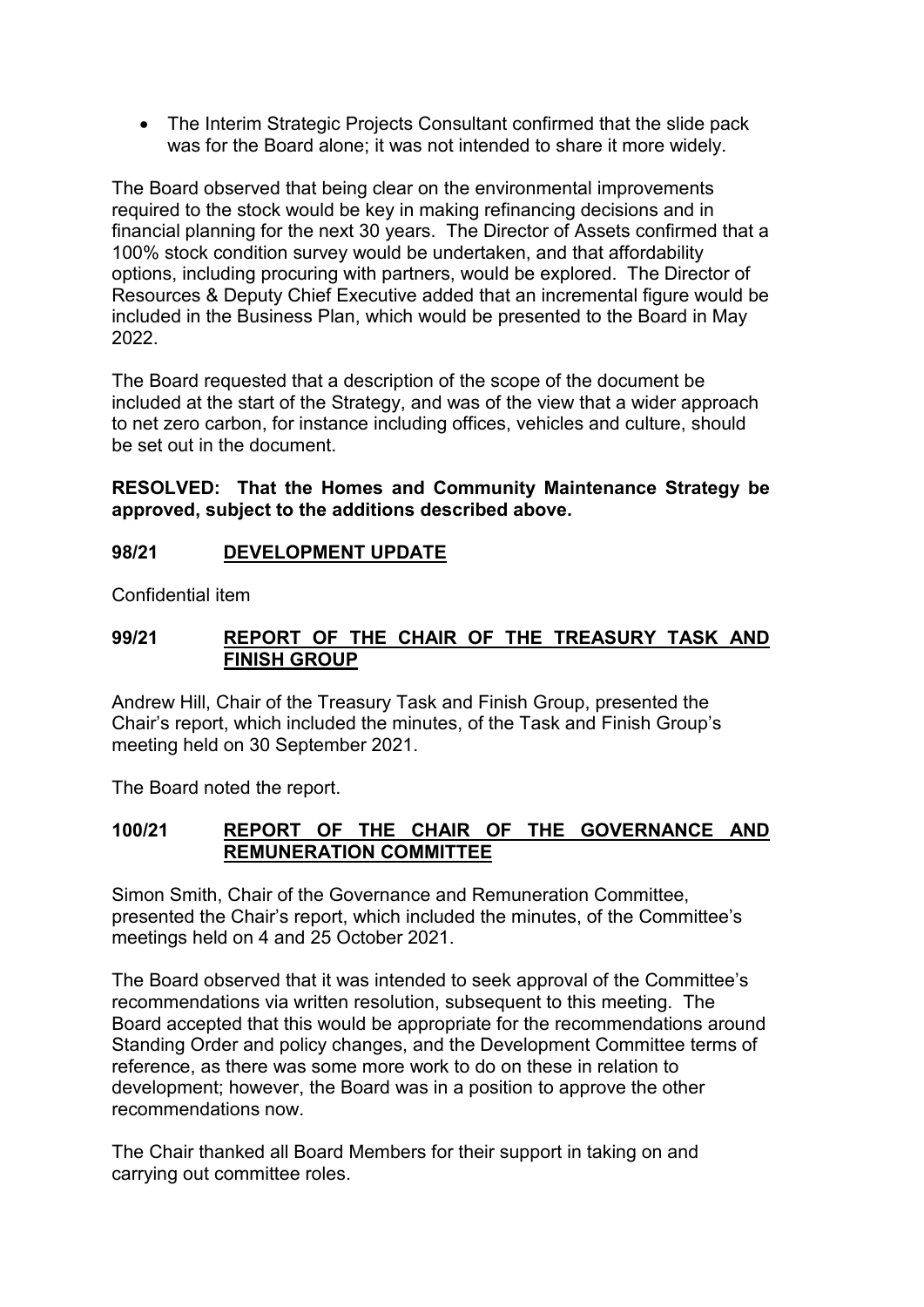**RESOLVED:**

- **1) That a Development Committee be established with effect from the January/February 2022 cycle.**
- **2) That review dates for the committee structure in January 2022 (customer voice) and June 2022 (annual effectiveness review) be approved.**
- **3) That the following appointments be made:**

| <b>Body</b>                           | <b>Membership</b>                              |
|---------------------------------------|------------------------------------------------|
| <b>Audit and Risk Committee</b>       | Donald McKenzie (Chair)<br><b>Gill Rejzl</b>   |
|                                       | <b>Andrew Hill</b><br>Independent vacancy      |
| <b>Governance and Remuneration</b>    | Simon Smith (Chair)                            |
| <b>Committee</b>                      | <b>Andy Walder</b>                             |
|                                       | <b>Jo Barrett</b>                              |
|                                       | Independent vacancy                            |
|                                       |                                                |
| <b>Customer Service Committee</b>     | Jas Rigg (Chair)<br>Jo Barrett (Vice-Chair)    |
|                                       | Simon Smith                                    |
|                                       | 3 tenant members                               |
| <b>Development Committee</b>          | Vicky Savage (Chair)                           |
|                                       | <b>Andy Walder</b>                             |
|                                       | Anita Jones                                    |
|                                       | Independent vacancy                            |
| <b>Repairs Task and Finish Group</b>  | Gill Reizl (Chair)                             |
|                                       | Jas Rigg<br>Anna Simpson                       |
|                                       | <b>Tenant Panel Member</b>                     |
|                                       |                                                |
| <b>Treasury Task and Finish Group</b> | Andrew Hill (Chair)<br>Donald McKenzie         |
|                                       | Anna Simpson                                   |
|                                       |                                                |
| <b>Bridgegate Homes Board</b>         | <b>Independent Chair</b><br>Independent Member |
|                                       | <b>Vicky Savage</b>                            |
|                                       | Andy Walder                                    |
|                                       | Anna Simpson                                   |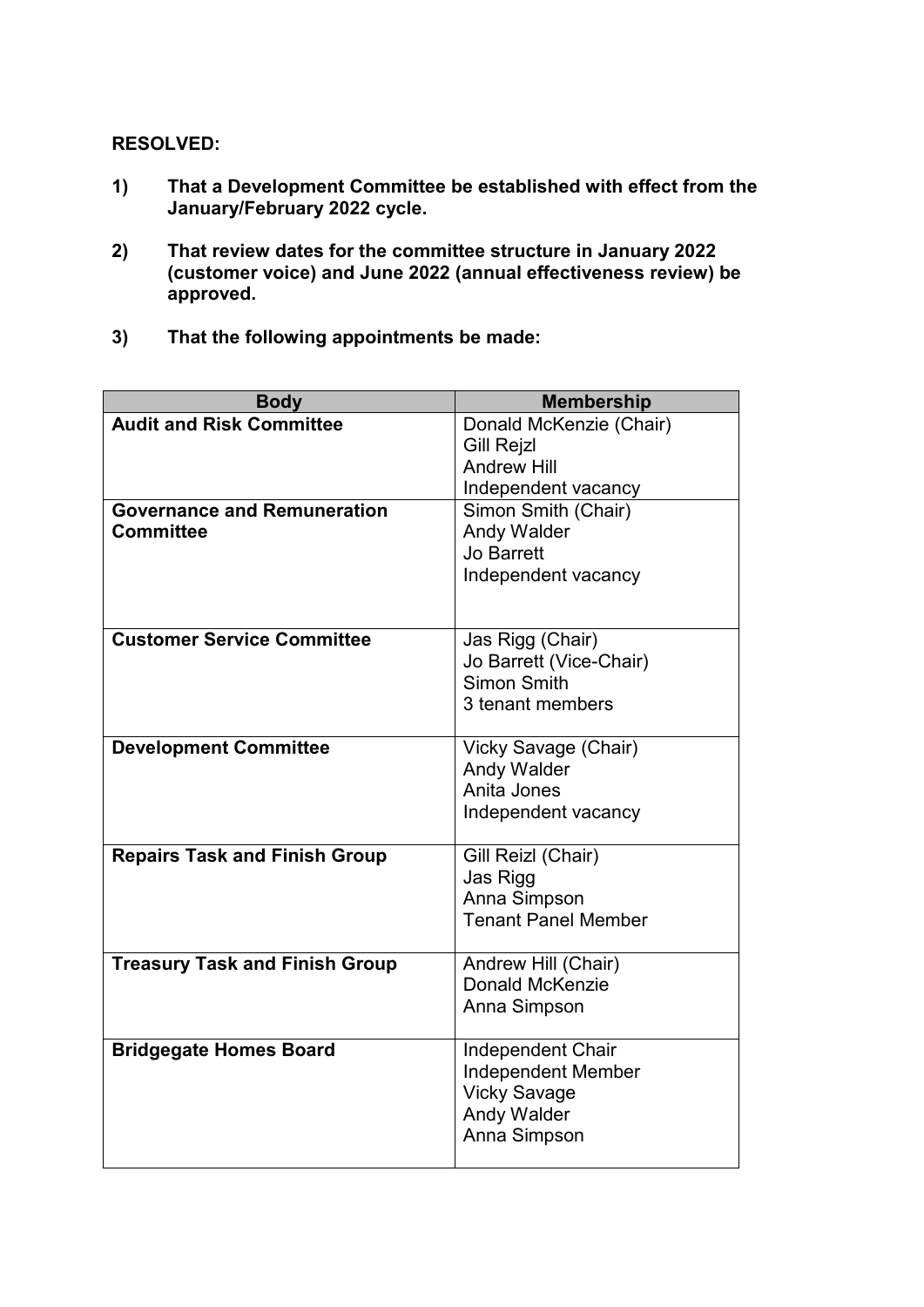## **101/21 REPORT OF THE CHAIR OF THE AUDIT AND RISK COMMITTEE**

Donald McKenzie, Chair of the Audit and Risk Committee, presented the Chair's report, which included the minutes, of the Committee's meeting held on 11 October 2021.

Donald McKenzie highlighted that the Committee was recommending a new set of corporate risks. The Chair asked the Director of Resources & Deputy Chief Executive to prepare a session on the new corporate risks for the Board's strategy afternoon in December 2021.

## **RESOLVED: That the new corporate risks be approved**.

## **102/21 REPORT OF THE CHAIR OF THE CUSTOMER SERVICE COMMITTEE**

Jasmine Rigg, Chair of the Customer Service Committee, presented the Chair's report, which included the minutes, of the Committee's meeting held on 18 October 2021.

The Board noted the report.

## **103/21 REPORT OF THE TENANT PANEL – QUARTER 2 ACTIVITY**

The Director of Customer and Communities presented a report which set out the activities of the Tenant Panel during July – September 2021.

The Board noted the report.

## **104/21 ANNUAL REPORT OF PLACESHAPING ACTIVITIES**

The Board noted the annual report of Placeshaping activities.

## **105/21 APPOINTMENT OF SHAREHOLDERS**

The Board noted a report on applications to become shareholders which had been approved.

## **106/21 MINUTES**

The minutes of the meeting held on 26 July 2021 were confirmed as a correct record.

The minutes would be signed by the Chair once the office had reopened following the current coronavirus (Covid-19) outbreak.

## **107/21 MATTERS ARISING**

There were no matters arising.